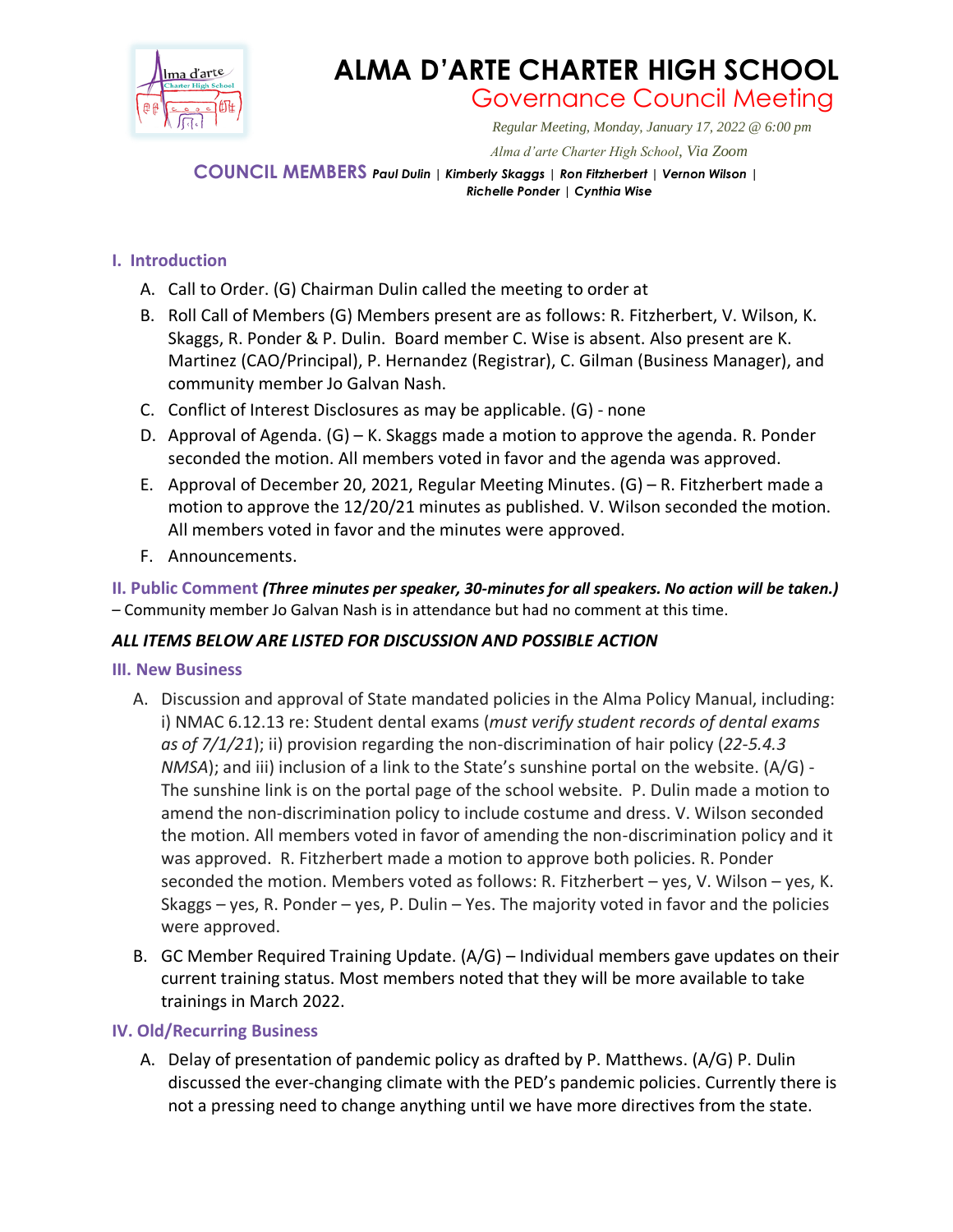The presentation of the pandemic policy will be discussed as we receive more information in the future.

- B. Discussion and approval of reporting mechanisms for monitoring educational success for Alma students, including those metrics included in the plan required by the PEC to monitor the improvement of reading and math scores. (A/G) – Principal Martinez discussed a plan that was submitted to the PEC to focus on reading and math interventions. The plan was designed to implement improvements using short cycle assessments, illuminate, and instructional strategies to help students with their levels of math & reading. Ms. Martinez stated that we are hoping to have data to report in May, once the process has taken off. Martinez reported that C. Chavez of the PEC stated that she was happy to see that things have already been implemented since the PEC's visit to the school.
- C. Monthly Financial Report New business manager C. Gilman presented the financial report for the month of December 2021.
	- 1. Financial Statements as of December 31, 2021. (F) GC Members voiced concern that the level of available cash and cash flow were way below where they should be. New Business Manager Gilman was asked to check and see if there were alternative remedies to this situation, including a loan or similar from the PED.
	- 2. BAR's Approval (if required). (G) No BARs to approve for December.
	- 3. Payroll and Accounts Payable Acceptance and Approval. (G) R. Fitzherbert made a motion to approve the payroll & accounts payable for December 2021. K. Skaggs seconded the motion. Members voted as follows: R. Fitzherbert – yes, V. Wilson – yes, K. Skaggs – yes, R. Ponder – yes, P. Dulin – Yes. The majority voted in favor and the payroll & accounts payable for December were approved.
- D. Monthly Administrative Report
	- 1. Monthly Principal's Update Report, including the Charter Renewal. (A) Principal Martinez reported on our semester grades for students. Overall student grades were not bad. On average our school grade for semester 1 was B-/C+. Any low grades or failures were mostly due to withdrawals and drops from nonattendance. Ms. Martinez explained that her decision to postpone in-person learning and go remote were due to a 25% rate of covid infections in our student population. She thought it best to take a two week break to allow students and families to get healthy and to quarantine if they were testing positive. She informed the GC that there is an upcoming charter school recruitment event on the Plaza de Las Cruces on Saturday January 29, 2022, from 9:00 am – 11:00 am. Students will be able to showcase their arts and talents to increase our student enrollment.
	- 2. Presentation and discussion of outline of future monthly Principal's Update Reports. (A/G) – P. Dulin asked principal Martinez to consider adding outlined points of discussion in this administrative report for the agenda.
	- 3. Equity Council Update by Ray Padilla. (A/G) Mr. Padilla is absent this meeting. Mr. Dulin requested that for future meetings he report in person or send a report with Ms. Martinez to be read to the GC.